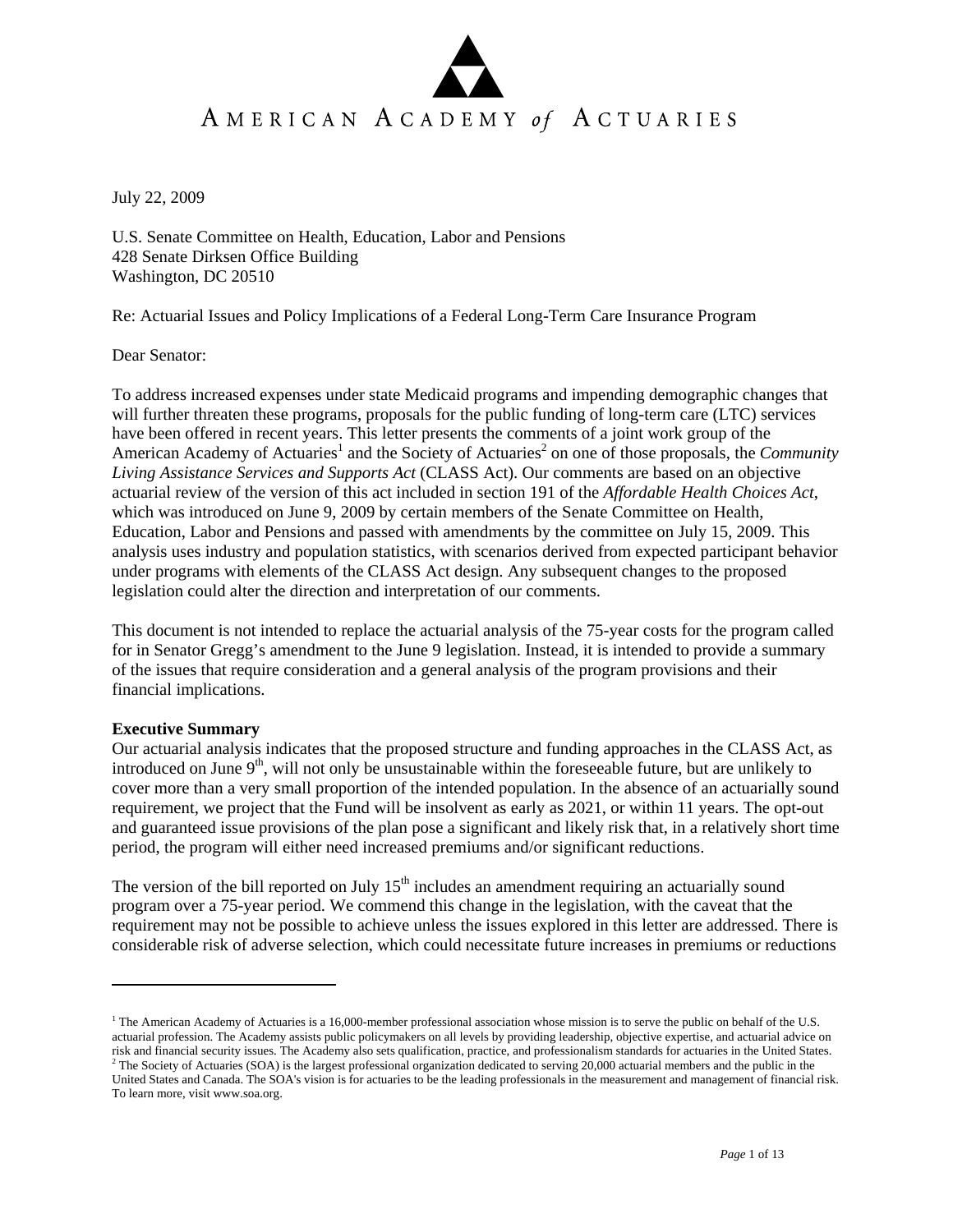in benefits to maintain a sustainable program. As these changes are introduced there is a significant potential for increased adverse selection, necessitating further changes, which may make the program unsustainable. The premium estimates suggested below are optimistic as they assume only a modest level of adverse selection.

Our principal analysis is performed assuming an average daily cash benefit of \$75 increasing annually with the Consumer Price Index (CPI). We have also provided an analysis using the minimum average daily benefit of \$50 called for in the legislation, increasing annually with CPI. Furthermore, we have reviewed two potential premium structures, an entry-age level premium and an annual increasing premium approach.

We estimate that the actuarially sound average monthly premium level would be \$160 using an entry-age level premium approach and assuming an average daily benefit of \$75. Under an annual increasing premium approach, the average monthly premium would be \$125 per month increasing annually with CPI. Based on the originally proposed \$65 average monthly level premium, the fund would be insolvent by 2021. Under the increasing premium approach the fund would be insolvent by 2022.

Using a \$50 initial minimum average benefit, we estimate that an actuarially sound average monthly premium level would be \$110 under the entry-age level premium approach and \$86 using the annual increasing premium approach. Based on the originally proposed \$65 average monthly level premium, the fund would be insolvent by 2027. Under the increasing premium approach the fund would be insolvent by 2032.

Each of these premium estimates is significantly in excess of the \$65 monthly average initially proposed in the CLASS Act. These estimates were based on a series of scenarios, using actuarial assumptions, which we will detail later in our comments.

A voluntary federal LTC program can be developed so that the program is sustainable and minimizes the impact of adverse selection. Such a program would require the use of a stronger actively-at-work definition, an underwriting approach for the coverage of non-working spouses, stronger participant optout/opt-in restrictions, consistent eligibility definitions for benefits and potential program design changes that would result in more affordable premiums. These considerations, along with a strong marketing and education effort, could enable the development of an actuarially sound voluntary federal program that encourages broad participation and a sufficient spread of risks.

# **Actuarial Issues within a Federal Long-Term Care Plan**

 $\overline{a}$ 

The actuarial issues in designing a federal long-term care product have been outlined in a monograph published by the American Academy of Actuaries.<sup>3</sup> That review referenced issues with respect to access to the program; the impact of potential financing approaches; plan design components, including premium and benefit structures; and considerations for plan administration.

Public voluntary insurance programs have a number of interrelated factors that affect their viability and effectiveness: education, marketing, participation, underwriting criteria, access, and affordability. Critical to their success is a proper balance between these factors. The availability of private insurance, as either supplemental or alternative coverage, and the level of the public's awareness of the need to plan for future long-term care services both add to the complexity of these interrelationships. Any self-sustaining insurance program must adhere to certain principles of sound insurance systems, namely, premium

<sup>&</sup>lt;sup>3</sup> Long-Term Care: Actuarial Issues in Designing Voluntary Federal-Private LTC Insurance Programs, American Academy of Actuaries, January 1999. http://www.actuary.org/pdf/health/LTC.pdf.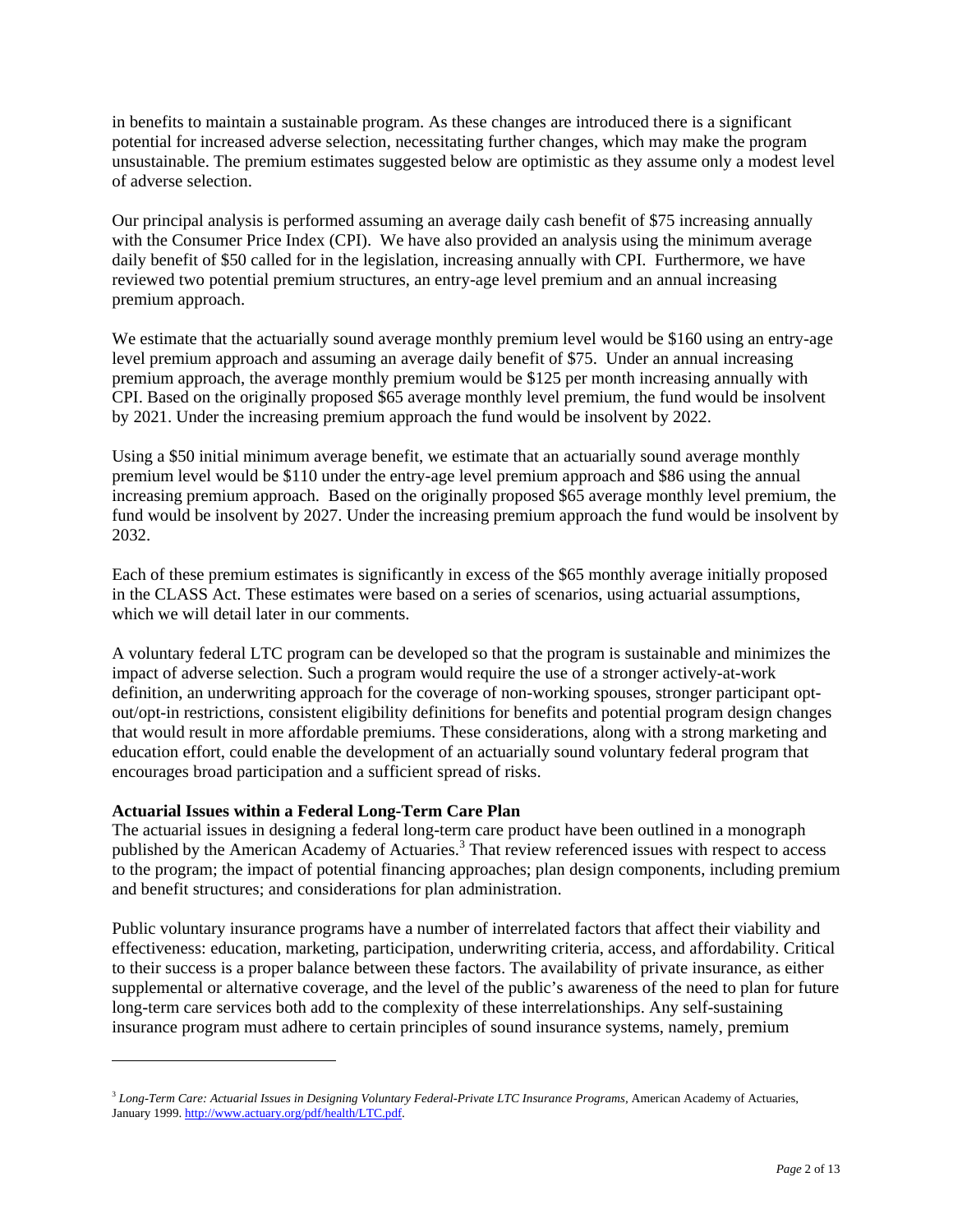affordability and a reasonable spread of risk within the insured group. A program stands to violate these principles if it is not properly designed or does not consider external influences.

Clearly, the higher the participation rate the more effective a voluntary program will be. A high participation rate is a tremendous challenge for voluntary programs because such programs compete with other needs of the potential participants for disposable income. Affordability and successful marketing are the main facilitators of participation. In order to make premiums affordable, the insured group must have a good spread of risk. If the underwriting criterion is minimal, a greater proportion of less healthy individuals will be attracted to the program. Higher premiums must be employed to accommodate these individuals. As required premiums increase, there is a point at which premiums will be so high that fewer relatively healthy individuals will find program participation worthwhile. However, a significant proportion of the less healthy would still be attracted to the program. Accessibility would be effectively confined to a few, and the program would collapse without external assistance.

A workable and actuarially sound public long-term care insurance program requires restrictions on eligibility to limit the significant impact of adverse selection to a manageable level. This is of critical importance with any voluntary-access provision where participants may opt in and/or out. Such restrictions might include underwriting, actively-at-work provisions, waiting periods, and appropriate penalties for initial opt out and re-enrollment after lapse.

Voluntary programs require the use of some type of underwriting mechanism, especially if participation levels are expected to be less than a majority of the eligible participants. There are many approaches that may be taken, ranging from a direct ineligibility for coverage approach, to an indirect benefit restriction approach. The fundamental underwriting issue for a federal LTC insurance program lies in a balance between the affordability of premiums and the desire for wide accessibility. A voluntary program means that coverage will not be elected by a typical cross section of the population representing a proportional range of the claim risk. When underwriting standards are removed, or set too liberally, a disproportionate number of less healthy individuals will find it more attractive to apply. As a result, per-participant benefit costs rise and premiums may need to be increased to a level that would also drive healthy individuals to choose not to participate, retaining those who are less healthy (and who are more predisposed to make claims), as participants. In addition, the perception by healthier participants of the value of the potential benefits compared with the increasing premiums will decline over time, prompting those healthier participants who elected to participate to then lapse their coverage. With a limited spread of risk initially and even less in subsequent years, the program could eventually become unsustainable at any price.

Conversely, more restrictive underwriting standards will generate a healthier group of insureds. This translates into lower claim costs, lower premiums, and coverage that is affordable to more people. However, those in poorer health will not be covered. The proper underwriting criterion thus becomes the mechanism for attracting the acceptable level of participation at the appropriate price.

A fully guaranteed issue, voluntary plan would likely attract a disproportionate number of less healthy insureds. If a significant portion of all enrollees are not initially healthy, the insurance mechanism would not exist, as the correct premiums would be prohibitively expensive or underpriced initially, which would impair the long-term financial viability of the program. As an alternative, an approach that includes a long waiting period before benefits can be accessed (while premiums are paid) may be used to mitigate, but not eliminate, the adverse selection. Such a period would need to be long enough to discourage timely enrollment when a claim is imminent and therefore deter inappropriate early claims. Such a waiting period could be universally applied or apply only to those conditions in existence at the time of enrollment. Thus, the participants would sign up and pay premiums for 10 or 15 years before either any potential claim could be filed or before those based on pre-existing conditions could be filed. This approach could maximize participation while providing meaningful benefits with reasonable premiums.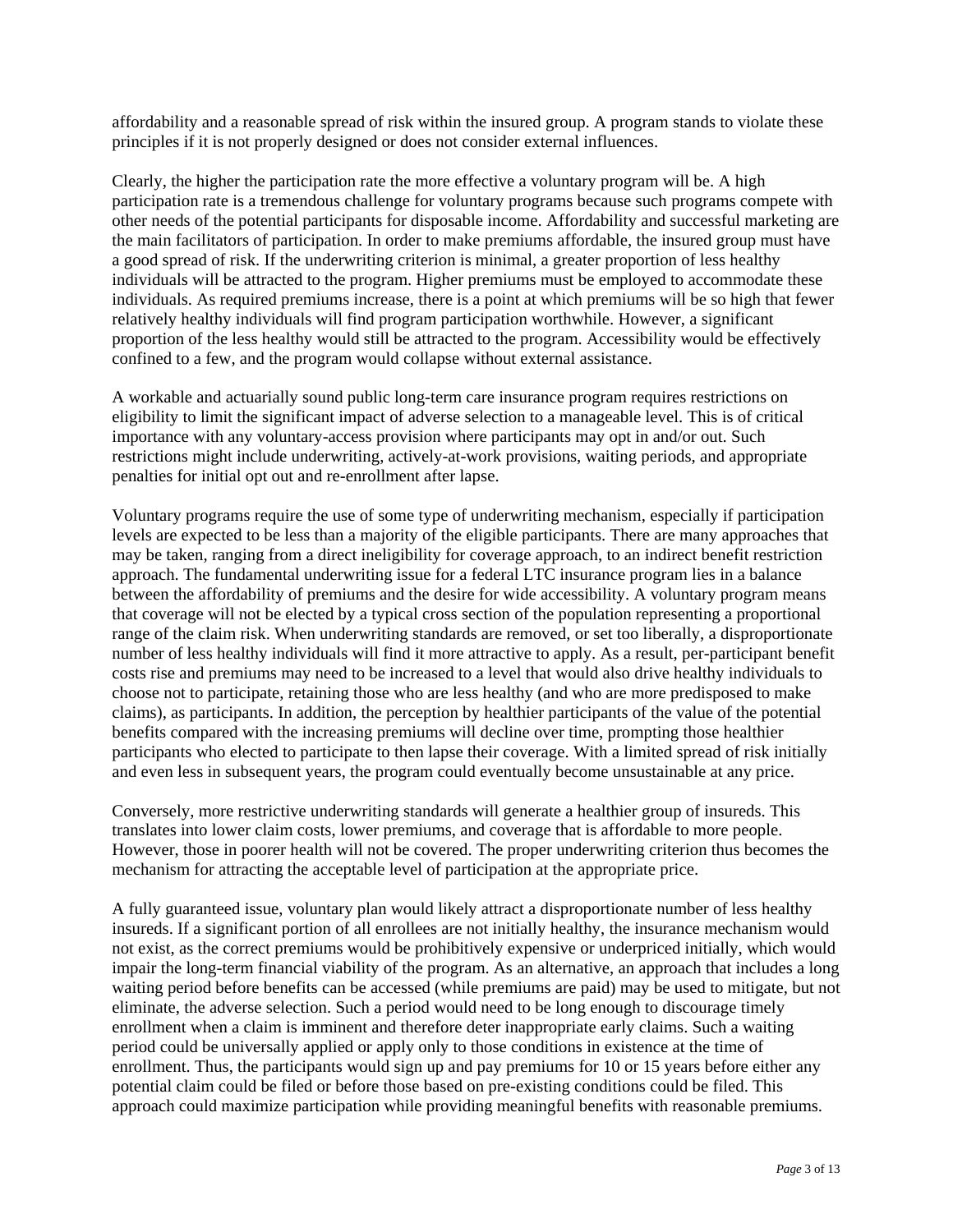The expected level of participation in the program and the costs to market the program can have a significant impact on the program's risk characteristics and its financial viability. In addition, the effectiveness of any marketing for a voluntary federal long-term care insurance program will have a significant impact on the attained risk pool characteristics. Sufficient efforts (and expenses) are required to ensure that a diverse assumption of risk across the morbidity curve is attained. While there are many challenges related to providing a sufficient level of education and to marketing to such a large and widely dispersed eligible population, such efforts are necessary to provide for sufficient participation to enable an effective program with a good spread of risk. A key component of these education and marketing efforts is the ability to discuss the need to plan for potential LTC expenses and explain program features in group meetings with the eligible population.

Private voluntary group long-term care insurance plans issued by private industry typically achieve less than 10 percent participation rates. These plans make use of the actively-at-work approach for underwriting employees and have, at a minimum, a simplified underwriting approach for spouses of employees and certain additional levels of coverage. Furthermore, private plans typically require some form of medical underwriting for reinstatement of lapsed coverage. The federal long-term care insurance program, which is a voluntary large group where employees and spouses are subject to simplified underwriting, began to offer coverage in 2002. A Government Accountability Office (GAO) report issued in December 2006 summarized the many challenges the program faced with respect to marketing efforts.<sup>4</sup> Currently the participation rate for the federal employee program is estimated to be at approximately 5 percent.

An alternative underwriting standard would require every participant who is actively at work to enroll, regardless of current health status. A program with this mandate would eliminate the impact of participants waiting until an immediate need for long-term care benefits arises and would enable program coverage of a full cross section of the risk.

It is in the nature of long-term care insurance that the average annual costs of benefits increase by age and increase sharply at advanced ages. Thus, insurance premiums, computed on a level premium lifetime basis, are significantly lower for policies issued at younger ages. Due to this relationship of level premiums and sharply increasing costs, there is significant prefunding in the earlier years of coverage and sufficient assets must be accumulated in the Fund to provide for future benefits. A critical component to effectively funding long-term care benefits from the amounts contributed by participants is to maximize investment returns on the accumulated assets. The earlier the funding begins, the greater the proportion of the total costs that will be earned from investment income. The success of a federal long-term care program may well hinge on this ability to successfully attract a high percentage of younger participants.

# **Details of the CLASS Act and Actuarial Considerations**

# *Enrollment Eligibility*

 $\overline{a}$ 

The requirements of the plan to be implemented, as initially drafted, must include an average monthly enrollee premium that is no more than \$65. The amended version of the legislation, however, requires an actuarially sound premium over a 75-year horizon. Premiums may increase annually with CPI for subsequent enrollees and late entrants. This premium must provide for minimum average benefit payments of \$50. A nominal monthly premium of \$5 will be offered to individuals with income below the poverty line and to working students under age 22. Premiums may be adjusted for program solvency with

<sup>4</sup> *Long-Term Care Insurance: Federal Program Has a Unique Profit Structure and Faced a Significant Marketing Challenge*, United States Government Accounting Office, December 2006, GAO-07-202, http://www.gao.gov/new.items/d07202.pdf.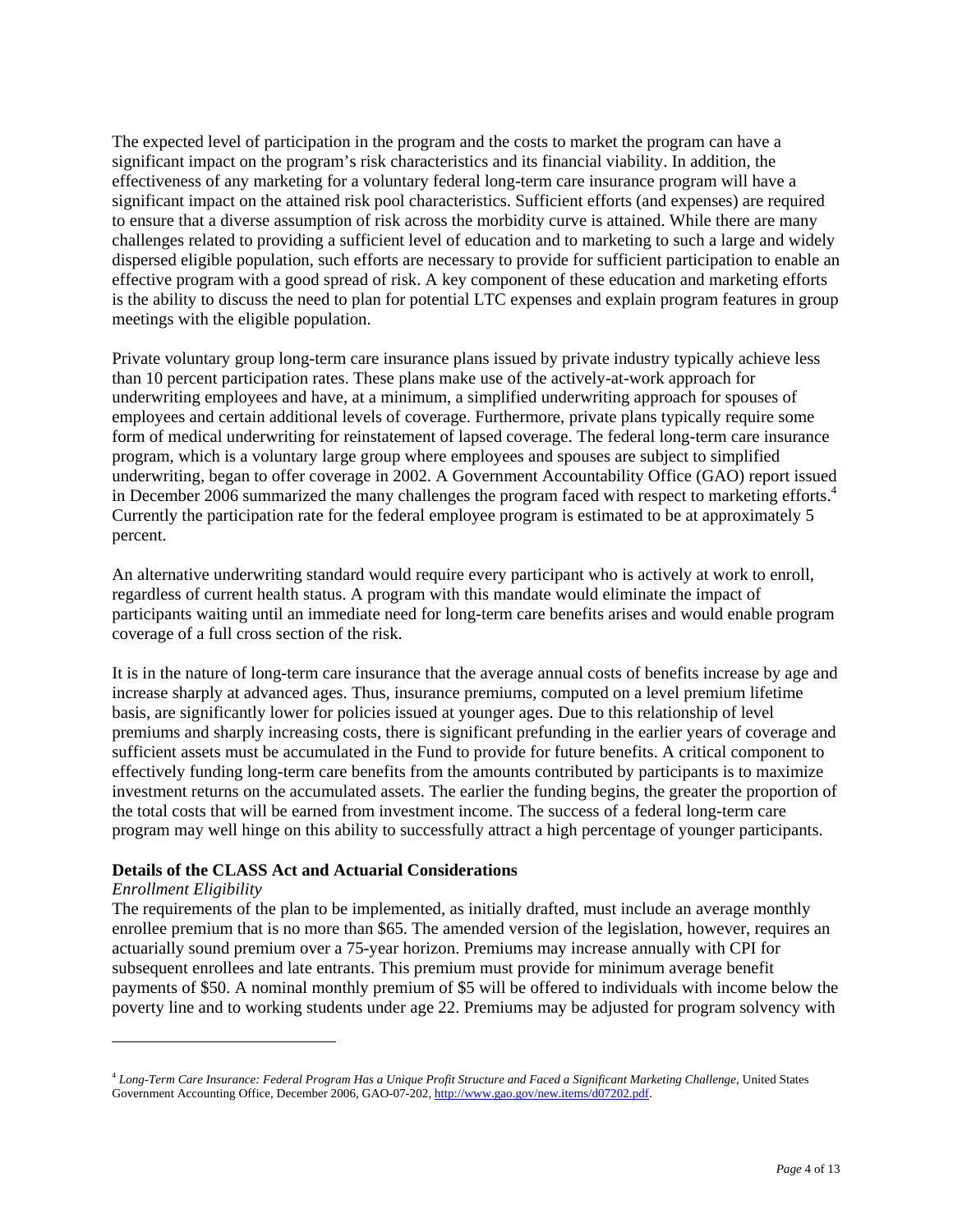stated exceptions including those older than age 65 and who have paid premiums for 20 years and are not actively at work. Premiums are attained-age adjusted for delaying enrollment and lapse with reenrollment.

Individuals are eligible to enroll in the CLASS program if, at time of enrollment, they are actively at work, self-employed with income that is subject to the Social Security tax, or the spouse of an eligible individual. In addition, at enrollment individuals may not be a patient in a hospital or nursing facility, an intermediate care facility for the mentally retarded, or an institution for mental diseases and receiving medical assistance under Medicaid; or may not be confined in a penal institution or correction facility. Underwriting may not be used to determine the monthly premium for enrollment in the program or to prevent an individual from enrolling in the program. Individuals may waive enrollment under the CLASS program or enroll during periodic enrollment periods. Participants may drop enrollment during an annual specified period. Participants must pay premiums for five years before they are eligible for benefits.

The program as detailed is voluntary and offers guaranteed issue to willing enrollees. Insurance products offered in this manner require an adequate level of protection from adverse selection by enrollees. Without such provisions the product cost is virtually certain to spiral out of control, as increased claims will require premium increases which, in turn, discourage healthier participants from purchasing or continuing to pay premiums.

The use of an actively-at-work provision in a guaranteed issue program is an underwriting approach that is common within the private group long-term care insurance industry for certain employer groups when the carrier believes it can market adequately and achieve a reasonable level of participation. Such coverage is typically only provided to a plan sponsor's employees, working a minimum of 20 to 30 hours per week. However, spouses of these group enrollees are typically only provided coverage after they pass some form of an underwriting screening. This level of underwriting provides for some protection from anti-selective choice among participants.

The presence of the five-year waiting period will not be sufficient to reduce the risk associated with the guaranteed issue to employees and spouses. Those with pre-existing health conditions can begin to receive benefits immediately after the five-year waiting period if conditions persist. The potential magnitude of such a provision may put the viability of the entire program at risk.

In general, the lower the participation rate the greater the opportunity for adverse selection and, therefore, a level of claims above that anticipated within the pricing basis. In particular, the participation rates of those receiving a subsidy, either initially or in subsequent years, presents a challenge to the pricing of the program. At \$5 per month, the participation rates may be greater among those eligible for the subsidy. Approximately 5 percent of the current working population, who are at least 18 years old, earn incomes below the poverty level.

The requirement that premiums are fixed for participants who have attained age 65, have paid premiums for at least 20 years, and are no longer actively at work limits the effectiveness of premium increases that may be necessary should experience dictate. (Current programs typically pass along premium increases equally to all policyholders.) This provision would need to be adjusted for in the pricing of the initial premiums in order to avoid unduly affecting future enrollees and subsequently affecting the Fund's solvency. Moreover, when a premium increase is necessary, those who will be subject to the increase will subsidize these participants. This could potentially entice more participants to opt out of the program.

# *Eligibility for Benefits*

Benefits are available only to active participants who have paid premiums for at least 60 months. Benefit triggers mirror the Health Insurance Portability and Accountability Act of 1996 (HIPAA) long-term care insurance benefit triggers, which require determination that an individual has a functional limitation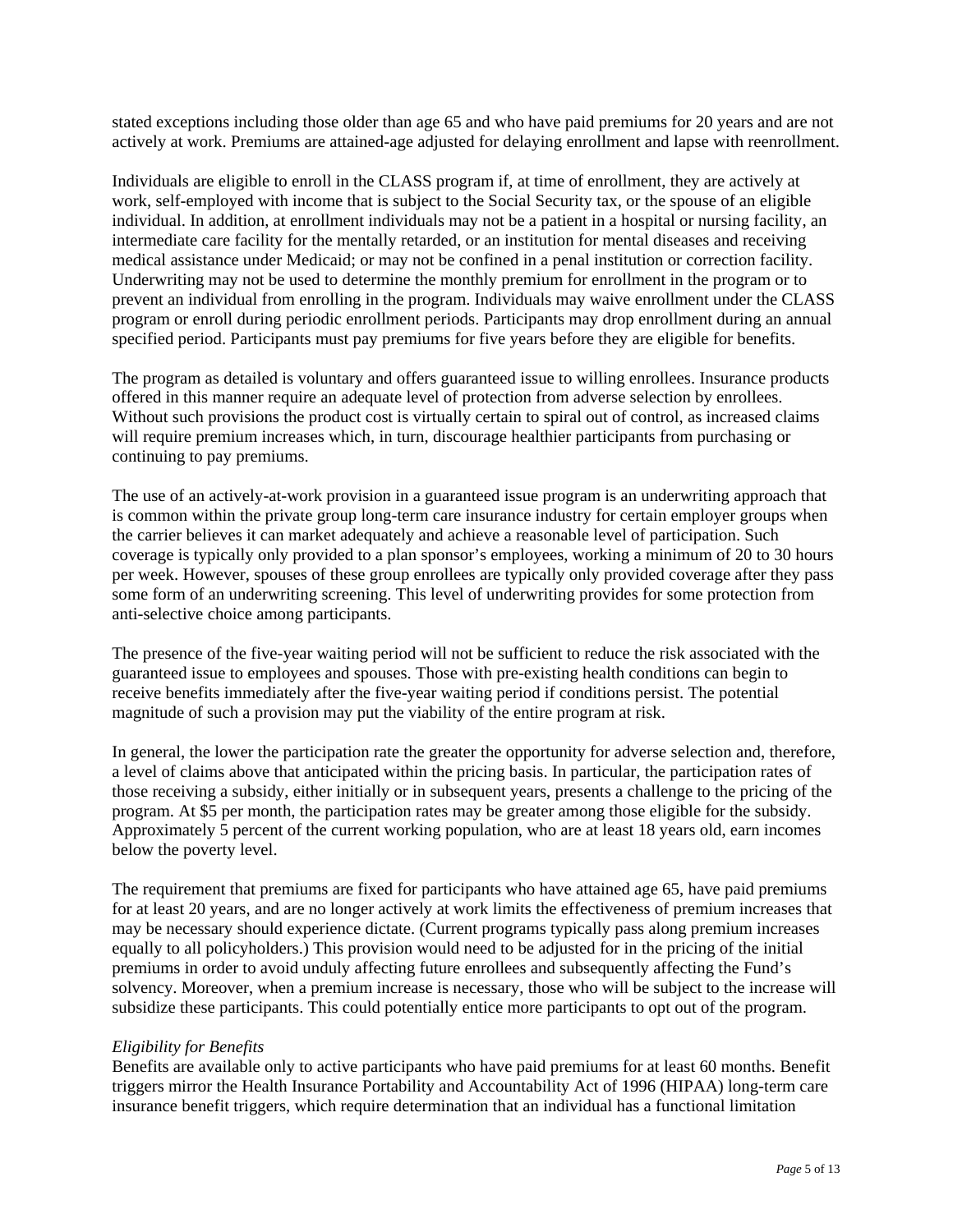expected to last more than 90 days due to an inability to perform at least two or three (as defined by the CLASS Act) of the following six activities of daily living (ADL): eating, toileting, transferring, bathing, dressing, and continence; cognitive impairment; or a level of similar limitation prescribed by the Secretary of Health and Human Services (HHS).

Benefit eligibility under the legislation is determined within 30 days of receipt of an application for benefits and requires that an application that is pending after 45 days is deemed approved. Eligibility is determined by state-based disability determination services. Presumptive eligibility is assumed if an enrollee has applied for and attests eligibility for the maximum cash benefit; is a patient in a hospital (for long-term care reasons), a nursing facility, an intermediate care facility for the mentally retarded, or an institution for mental diseases; and is in the process of planning to discharge from the hospital, facility, or institution, or is within 60 days of such a discharge. Beneficiaries are expected to periodically recertify (by submission of medical evidence) their continued eligibility for benefits and to submit records of expenditures attributable to their aggregate daily cash benefit received in the preceding year.

Approaches in the private long-term care market to determine benefit eligibility include the use of independent clinical functional and cognitive assessments, often performed face-to-face in the claimant's home, and the receipt of a plan of care developed by a licensed health care provider. Recertification is typically annual and often more frequent based on condition and the type of care received. The expenses for the assessment work can range from 3 percent up to 7 percent of paid claims, depending on the amount of benefit, with the higher 7 percent amount typical for lower benefit amounts such as \$75 per day.

Presumptive eligibility will increase morbidity levels as the necessity of two or three of six ADL requirements will not be determined through the assessment process for some enrollees. Enrollees may apply for benefits and receive them without an assessment after many types of hospital stays. The lack of a uniform assessment that applies to all eligibility requirements will subject the program to increased claim incidence.

# *Benefit Levels*

 $\overline{a}$ 

The program provides eligible beneficiaries with a cash benefit for the lifetime of the claim. Benefit levels are set initially at a minimum average of \$50 per day and must have at least two tiers based on the beneficiary's level of disability. Benefit levels increase annually with the CPI for both currently eligible beneficiaries and future claimants. Cash benefits may be paid daily or weekly and may be used to purchase nonmedical and support services that beneficiaries need to maintain their independence at home or in another residential setting of their choice in the community (e.g., home modifications, assistive technology, accessible transportation, homemaker services, respite care, personal assistance services, and home care aides and nursing support). Benefits commence beginning with the first month in which an application for benefits is approved.

An average benefit of only \$50 per day is inadequate for the vast majority of participants, and results in considerable out-of-pocket expenditures and continued stress on the Medicaid program. There is a risk that many participants may assume that they have adequately covered this risk since they are enrolled in the federal plan. As such, it is important that a strong public awareness campaign is utilized to encourage the purchase of supplemental coverage as the federal benefit may be inadequate to cover the significantly higher expected LTC costs. According to a July 2009 *Broker World* survey<sup>5</sup> of the long-term care private

<sup>5</sup> Thau, Claude and Robert Darnell, *The 11th Annual Individual Long Term Care Survey,* Broker World, July 2009 (Table 5: Distribution of Sales by Maximum Daily Benefit).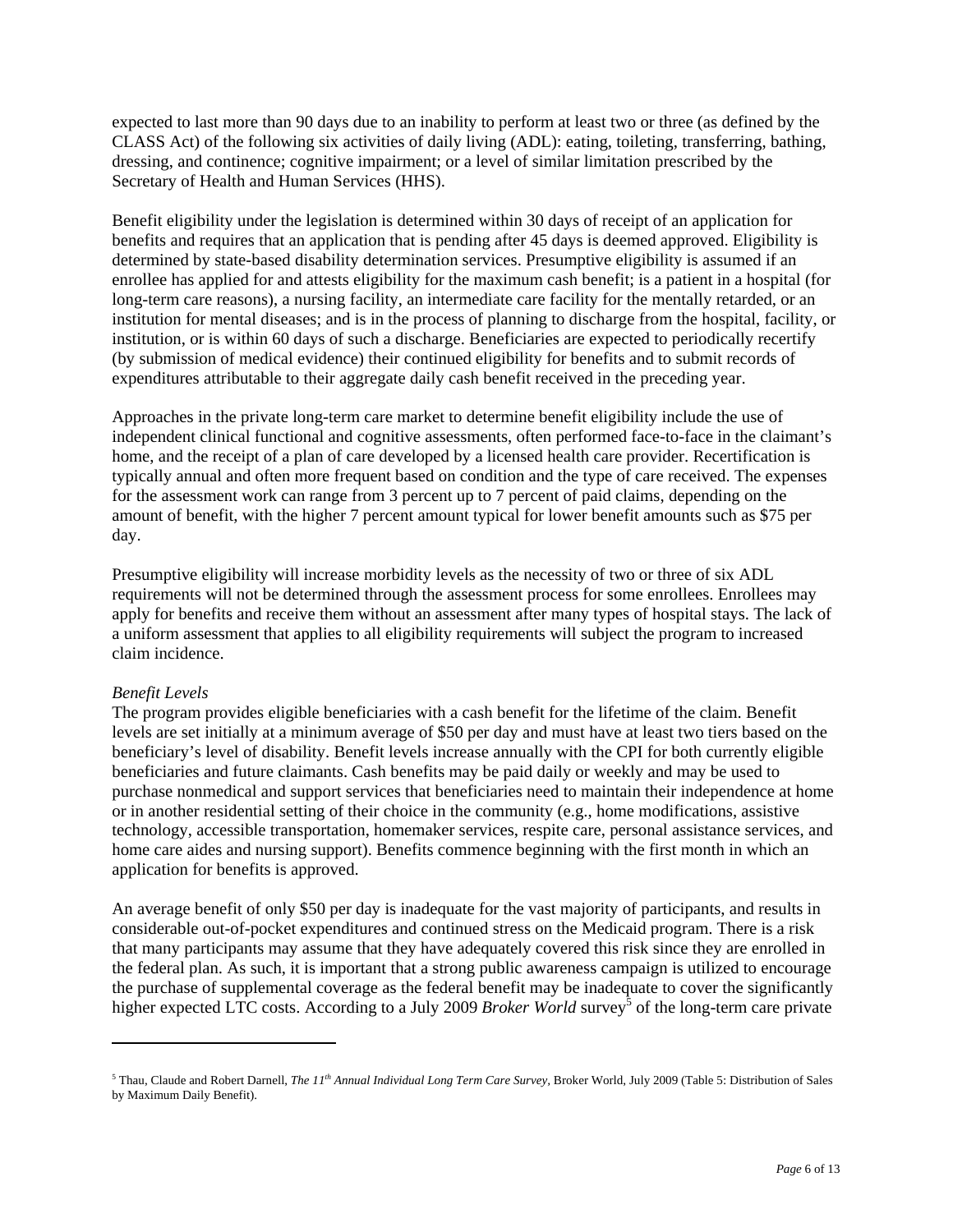insurance market, the current average private long-term care insurance daily benefit is approximately \$165 per day (although this varies geographically from \$120 up to \$400 or more). Long-term care insurance is not in the same category as Medicare supplement—most individuals recognize the need for medical insurance as it is more commonly used. Long-term care services, on the other hand, may not be needed by all participants and is more often decades away for most people of working age.

### *Administrative Expenses*

Administrative expenses during the first five years of the program established by the CLASS Act are restricted to no more than 3 percent of premium. After the first five years of operation, the administrative expenses are restricted to 5 percent of the total amount of expenditures.

The administrative expenses for benefit assessment activities alone can readily use up the 5 percent of claims available for administrative expenses. The addition of enrollment and premium collection activities makes it highly unlikely that the administrative expenses will be within the 5 percent limit. Furthermore, the necessity to adequately market a guaranteed issue product to attain a sufficient spread of risk will add further to these administrative expenses. A successful offering within the private group longterm care market requires a significant education component so that employees may make informed enrollment decisions. Such intensive marketing to eligible insureds is essential to reduce the adverse selection risk to a predictable level.

During an open enrollment period, a guaranteed issue federal program would require much of the same educational initiatives to reach all working individuals and their spouses in the country. Such a campaign may need to include employee meetings at the worksite and mailings to the homes of all eligible participants. To effectively market a guaranteed issue plan would add 2.5 percent to the required premiums. We estimate total administrative expenses for similar private programs to be between 10 percent and 15 percent of premium. This expense includes the marketing costs, the cost of premium collection and billing, and the costs associated with the assessment and payment of claims. This should be further adjusted for the level of enrollees with subsidized premiums.

## *Trust Fund Mechanism*

 $\overline{a}$ 

The Act establishes a trust fund called the CLASS Independence Fund (Fund) with the Treasury Secretary serving as the managing trustee. The Act directs the premiums paid by enrollees, as well as the recoupment of unpaid and accrued benefits, into the Fund from which benefits are paid. The Secretary of the Treasury would invest and manage the CLASS Independence Fund in the same manner, and to the same extent, as the Federal Supplementary Medical Insurance Trust Fund.

The interest credited to the Fund and the method for determining the interest rate play a critical role in establishing the actuarial balance of the Fund and the long-term adequacy of the premiums. It is the real interest rate, the discount rate net of the assumed consumer price index, which is of most importance. However, both the real and nominal rates have an impact. Instead of a risk-free real interest rate,<sup>6</sup> the Social Security Advisory Board recommended in an October 2007 report a stronger weight on the forward-looking information in recent Treasury yield curves for nominal and real interest rates and for discounting the actuarial balance using risk-adjusted rates. Current long-term expectations following the approach given in the 2009 Federal Supplementary Medical Insurance Trust Fund trustees' report would provide for a nominal interest rate of 5.7 percent and a CPI rate of 2.8 percent.<sup>7</sup>

<sup>&</sup>lt;sup>6</sup> Report to the Social Security Advisory Board, October 2007, http://www.ssab.gov/documents/2007\_TPAM\_REPORT\_FINAL\_copy.PDF.

<sup>&</sup>lt;sup>7</sup> 2009 Supplementary Medical Insurance Trust Fund trustees report.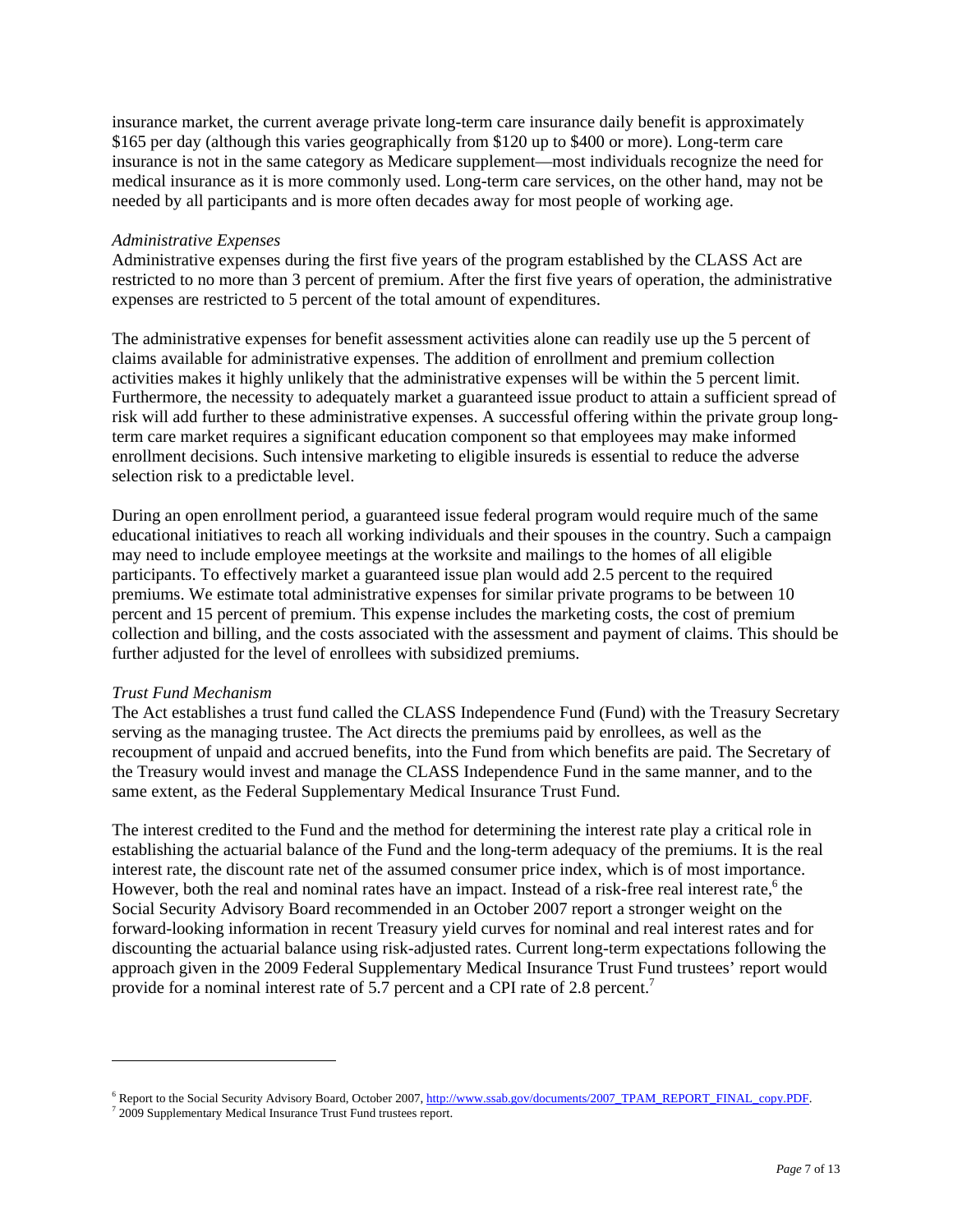Understanding the sensitivity to interest rates of the level of premiums necessary to ensure a positive long-term trust fund balance is critical in order to limit the need for significant premium increases.

# **An Assessment of the Financial Viability of the CLASS Act**

With the use of a simplified financial model to project expected enrollees, annual premiums, claims costs, and the trust fund balance, scenarios were run to evaluate the CLASS Act plan as described above and to determine sensitivities to changes in assumptions and provisions. The model is intended to produce rough estimates only. To set proper premiums with greater precision, a more sophisticated model will be required.

Baseline assumptions were developed from the expectations of an insured and underwritten population and are as follows:

| <b>Table 1: Baseline Assumptions</b> |                                         |  |  |
|--------------------------------------|-----------------------------------------|--|--|
| <b>Assumption</b>                    | <b>Source</b>                           |  |  |
| U.S. Population $-$                  | U.S. Census Bureau of the working       |  |  |
| (Actively at work and                | population - 2009 Statistical Abstract  |  |  |
| spouses)                             |                                         |  |  |
| Mortality                            | Social Security 2005 table with         |  |  |
|                                      | mortality improvement, 50 percent       |  |  |
|                                      | male/50 percent female                  |  |  |
| Lapse                                | 1.5 percent per year                    |  |  |
| Morbidity                            | <b>Adjusted National Long-Term Care</b> |  |  |
|                                      | Survey data                             |  |  |
| Mortality and Morbidity              | 0.5 percent per year for 30 years       |  |  |
| Improvements                         |                                         |  |  |
| <b>Expenses</b>                      | 3 percent of premiums in the first 5    |  |  |
|                                      | years of the program and 5 percent of   |  |  |
|                                      | claims thereafter                       |  |  |
| <b>Interest Rate</b>                 | 5.7 percent                             |  |  |
| <b>Consumer Price Index</b>          | 2.8 percent annually                    |  |  |
| Program Implementation               | 2011                                    |  |  |
| Daily Benefit Amount                 | an average of \$75 per day growing      |  |  |
|                                      | with CPI annually                       |  |  |
| <b>Benefit Eligibility</b>           | Inability to perform at least 2 of 6    |  |  |
|                                      | activities of daily living or cognitive |  |  |
|                                      | impairment for all claimants            |  |  |

Our assumption of an initial \$75 average daily benefit level considers the current costs of home-based care, how enrollees will value the benefits in relation to premium levels, the burden of per policy administration costs relative to benefits and recent expectations for the implementation of the program. The Congressional Budget Office<sup>8</sup> assumed an initial \$75 per day average benefit level in combination with a \$65 average monthly premium. The analysis below also includes the use of the minimum average daily benefit of \$50 called for in the Act.

 $\overline{a}$ 

<sup>&</sup>lt;sup>8</sup> Congressional Budget Office, *Additional Information on CBO's Analysis of the Community Living Assistance Services and Supports Act, July 6,* 2009, http://www.cbo.gov/ftpdocs/104xx/doc10436/07-06-CLASSAct.pdf.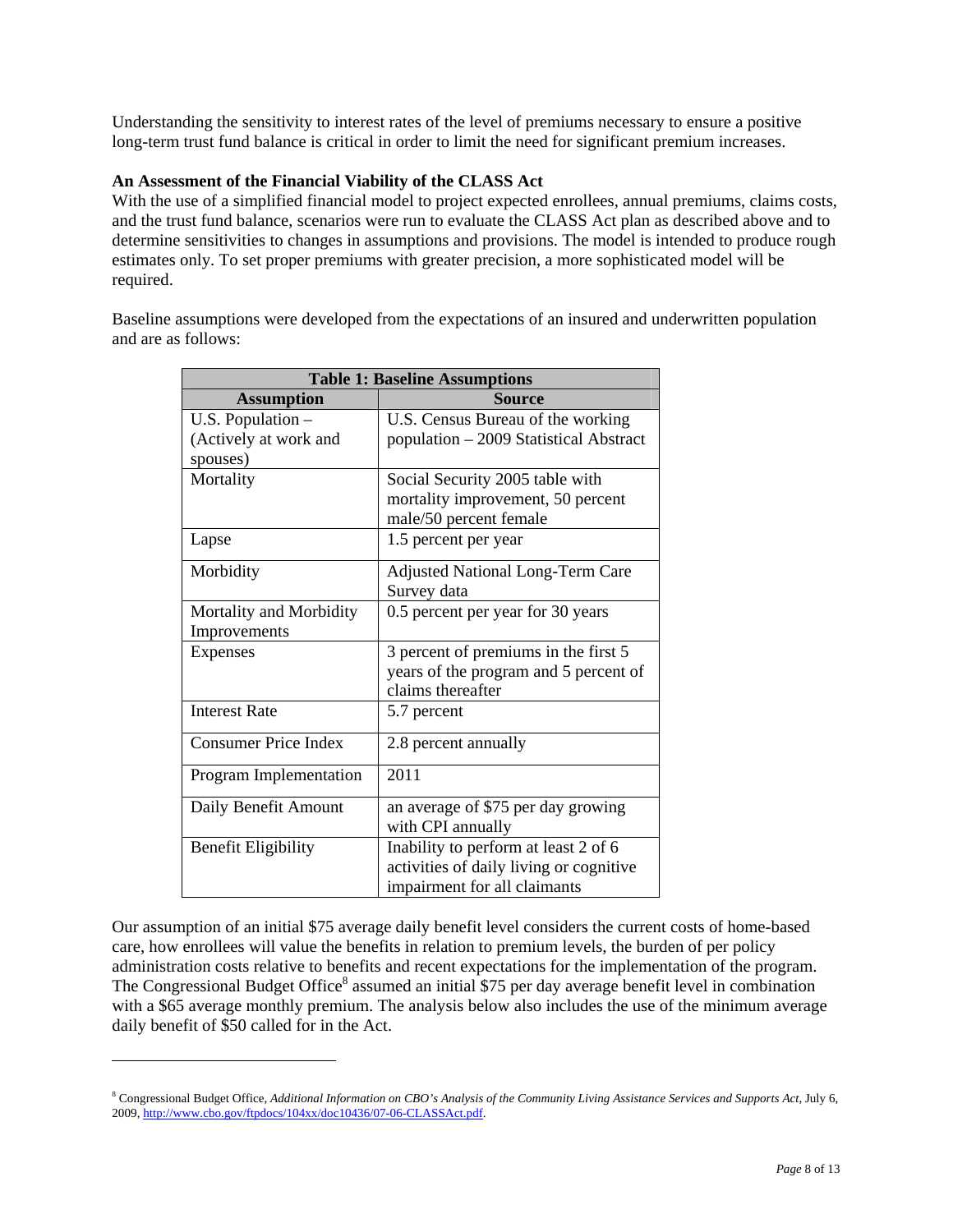From these assumptions, adjustments based on the described plan provisions and considerations for participation rates were selected.

Using the current working population, non-working spouses and estimated participation rates by age group, the model projects the participant population in future years by using assumed opt-out rates and a population table. Premium, claim rates and benefit utilization (on an incurred basis) are applied to the future participant population to derive the net flow of funds. The Fund is credited with interest each year. Premiums are assumed to be issue-age based. The required average premium is determined by ensuring fund solvency through the end of 2086. A portion of the working population is assumed to be working poor and its premiums are restricted according to the provisions of the Act. The claim assumptions are derived from the National Long-Term Care Surveys, adjusted for the CLASS Act program structure and benefit design. These surveys provided longitudinal data representative of long-term care usage for the entire U.S. population. The benefit trigger is selected as an inability to perform two or more activities of daily living or severe cognitive impairment with no elimination period during which no benefits are paid. Based on trend data, we applied annual improvement factors for both claim and mortality rates.

The participation proportions by age group came from similar private insurance programs from one insurer. The overall participation rate is assumed to be 6 percent. The model uses a simplifying assumption that the 6 percent participation occurs at program inception. We observed that the participation rates in several large voluntary private insurance group programs are less than that. We believe it is appropriate to further adjust the data from the National LTC Surveys to account for the anticipated adverse selection with such a level of participation, as well as for the adverse selection arising from the lack of underwriting for spouses or for reentry into the program.

Retirees are assumed to continue to pay the same level of monthly premium as when they retired. Expenses are as described above and are not adjusted for the marketing effort required to attain this level of participation. No benefits are paid during the first five years of enrollment. In order to focus on the premium level for the majority of the participation, we assumed that the premiums for new and returning entrants are self-supporting and do not affect the premiums of the current participants. Other modeling simplifications were also utilized. In the aggregate, we believe their impacts on the results are not overly conservative or aggressive.

## *Measurement and Program Approaches*

Two measurement approaches for evaluating the feasibility of the program are considered. First, the original CLASS Act provision of an average initial monthly premium of \$65 across the anticipated enrollment is used to determine the year in which the Fund is expected to become insolvent. Second, we determine the initial average monthly premium that is necessary so that the Fund remains solvent. Solvency is defined as the Fund having enough assets to pay future benefits on claims that have already been incurred.

The two measurement approaches are used to demonstrate program design and scenarios in which the program may be administered. First, premiums are assumed to be level after enrollment unless the HHS Secretary deems the need for a premium rate increase following benefit reductions. Second, premiums paid by all program participants would increase with the CPI rate annually. In each case, premiums vary by enrollment age, the year of enrollment, and the use of subsidized premiums and limits on premium increases are maintained.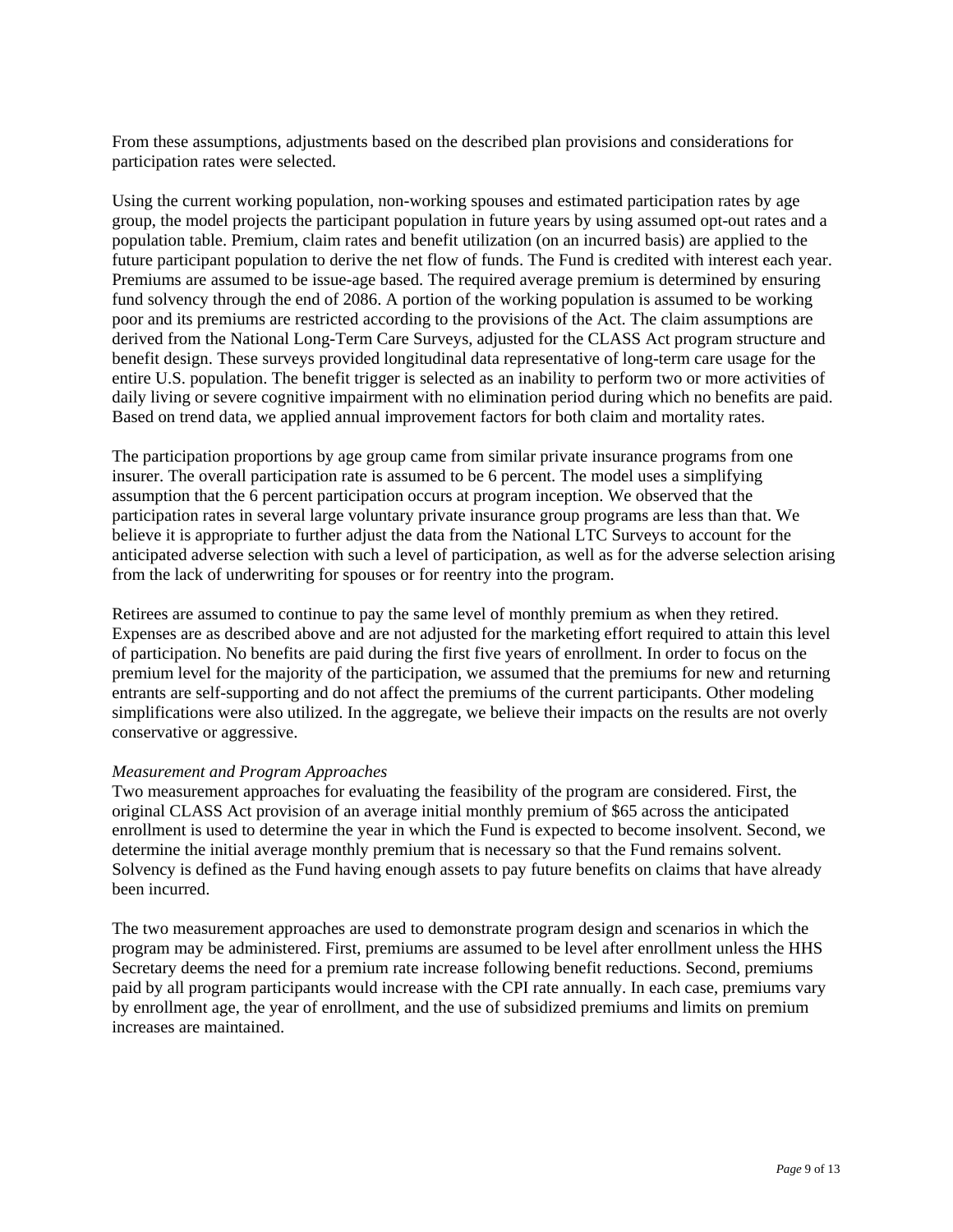# *The Level Premium Approach*

Based on the original premium provisions of the Act, it is anticipated that the Fund would become insolvent by the year 2021. No future increase in premiums other than the annual CPI increase for new enrollees is assumed, nor are future benefits decreased.

The average initial premiums would need to increase by \$95 to \$160 per month under the level-premium approach for the Fund to maintain solvency over the 75-year horizon and to maintain the benefit levels described in the Act. It is critical to note that this premium level is only estimated to be actuarially sound under the assumed participation level of 6 percent. If lower participation is realized (which is possible and perhaps likely given the size of the premiums), the \$160 premium will be inadequate.

| Table 2: Required Level Premiums by Age at |                                |  |
|--------------------------------------------|--------------------------------|--|
| <b>Enrollment</b>                          |                                |  |
| <b>Age at Enrollment</b>                   | <b>Initial Monthly Premium</b> |  |
|                                            |                                |  |
|                                            | <b>Level Basis</b>             |  |
| 18-29                                      | 136                            |  |
| $30 - 39$                                  | 136                            |  |
| 40-49                                      | 144                            |  |
| 50-59                                      | 152                            |  |
| $60 - 69$                                  | 231                            |  |
| 70-79                                      | 277                            |  |
| $80+$                                      | 305                            |  |
| <b>Average Premium</b>                     | 160                            |  |

The required premiums by age group are shown in the table below:

# *The Increasing Premium Approach*

We also modeled a \$65 initial average monthly premium, increasing annually, at the same CPI rate that is assumed for the benefits modeled. Under this approach it is anticipated that the Fund will become insolvent by the year 2022. No additional increases are assumed nor are future benefits decreased in this scenario.

The average initial premiums would need to increase by \$60 to \$125 per month under the increasing premium approach for the Fund to maintain solvency over a 75-year horizon and to maintain the benefit levels described in the Act. Again, it is critical to note that these premiums are only estimated to be sufficient under the assumed participation rate of 6 percent.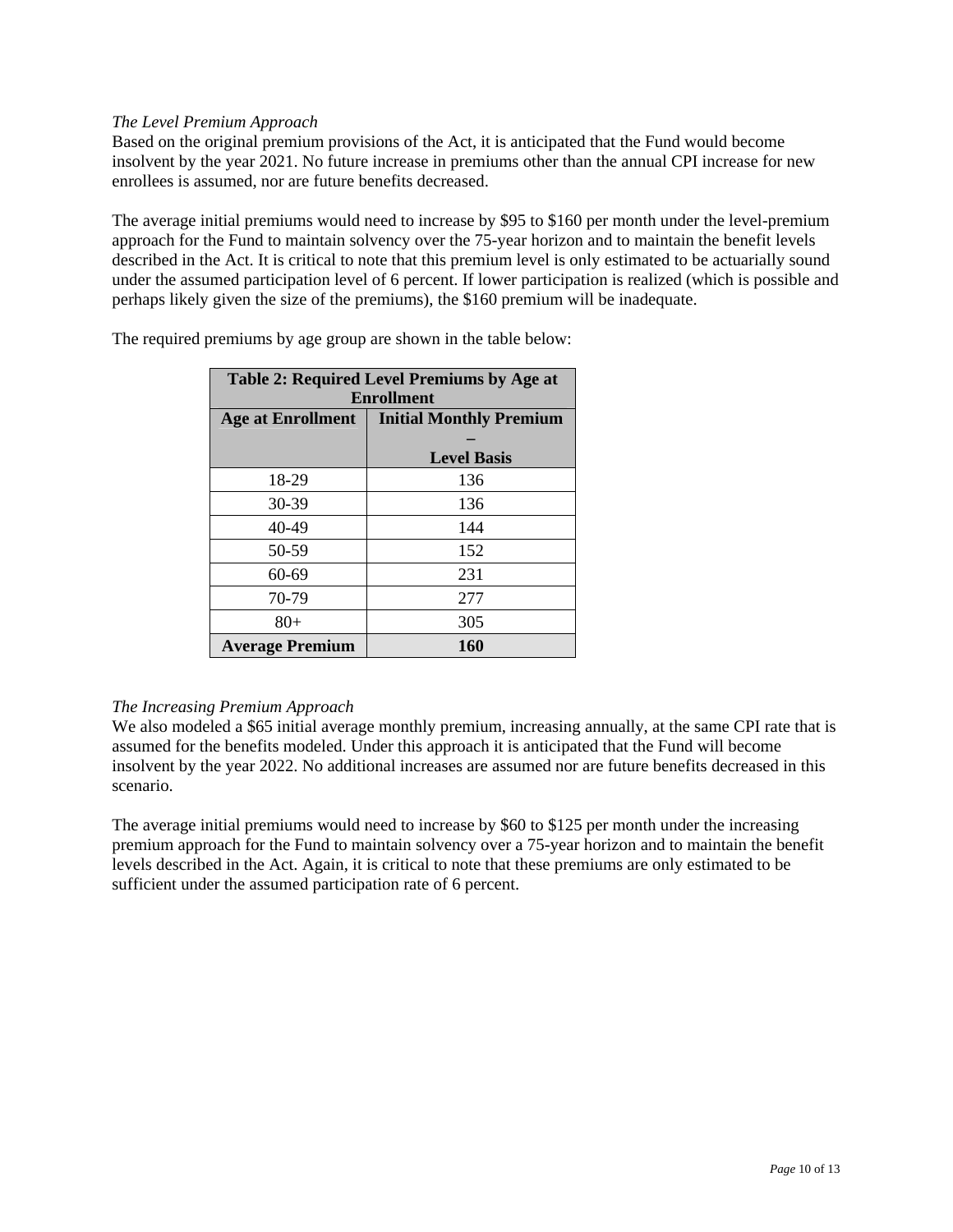| Table 3: Required Increasing Premiums by Age at<br><b>Enrollment</b> |                                                               |                                          |  |
|----------------------------------------------------------------------|---------------------------------------------------------------|------------------------------------------|--|
| Age at<br><b>Enrollment</b>                                          | <b>Initial Monthly</b><br>Premium-<br><b>Increasing Basis</b> | <b>Monthly</b><br><b>Premium in 2031</b> |  |
| 18-29                                                                | 106                                                           | 184                                      |  |
| 30-39                                                                | 106                                                           | 184                                      |  |
| 40-49                                                                | 112                                                           | 195                                      |  |
| 50-59                                                                | 119                                                           | 207                                      |  |
| 60-69                                                                | 180                                                           | 313                                      |  |
| 70-79                                                                | 216                                                           | 375                                      |  |
| $80 +$                                                               | 238                                                           | 413                                      |  |
| Average<br>Premium                                                   | 125                                                           | 217                                      |  |

The required premiums by age group are shown in the table below:

# *Additional Analysis*

In order to maintain program solvency, benefit decreases and premium increases may be applied to all enrollees subject to the provisions of the Act. The timeliness of these benefit decreases and premium increases will have a significant impact on the solvency of the program. Using the two premium approaches above, which began with a \$65 average monthly premium, projections were developed to determine the impact on solvency of the timing of benefit decreases and premium increases.

Under the level premium approach, the Fund is expected to be insolvent in 2021. A decrease in benefits from the initial \$75 average to the minimum \$50 average for all levels of impairment (adjusted for CPI) in 2019 and a premium increase of 184 percent to \$185 would be necessary for the Fund to remain solvent until 2086. Likewise, under the increasing premium approach, a decrease in benefits to the minimum \$50 level and a premium increase of 77 percent in 2019 would be necessary to maintain solvency. The average monthly premiums in 2019 would increase to \$144, inclusive of the premium increase and the annual CPI increases.

The \$185 premium would remain level during 2019–2086; the \$144 premium would continue to increase with CPI during the same period. These premium estimates do not account for the large adverse selection lapse that would occur with such large premium increases.

The CLASS Act requires a minimum average daily benefit of \$50 in the first year of the program. Using this minimum, we estimate that an actuarially sound average monthly premium level would be \$110 under the entry-age level premium approach and \$86 using the annual increasing premium approach. Based on the originally proposed \$65 average monthly premium, the fund would be insolvent by 2027 under the entry-age level approach and by 2032 under the increasing premium approach. This analysis is based on the baseline assumptions described in Table 1 and is not adjusted for any potential differences in participation rates, morbidity levels or changes in benefit utilization as a result of the lower benefit amount and lower actuarially sound premiums.

The CLASS Act allows for a benefit trigger using either a minimum of two or three of the six activities of daily living, or cognitive impairment, for benefit eligibility. The above analysis includes the use of at least two of six ADLs. With the use of three of the six ADLs, a sustainable average monthly premium may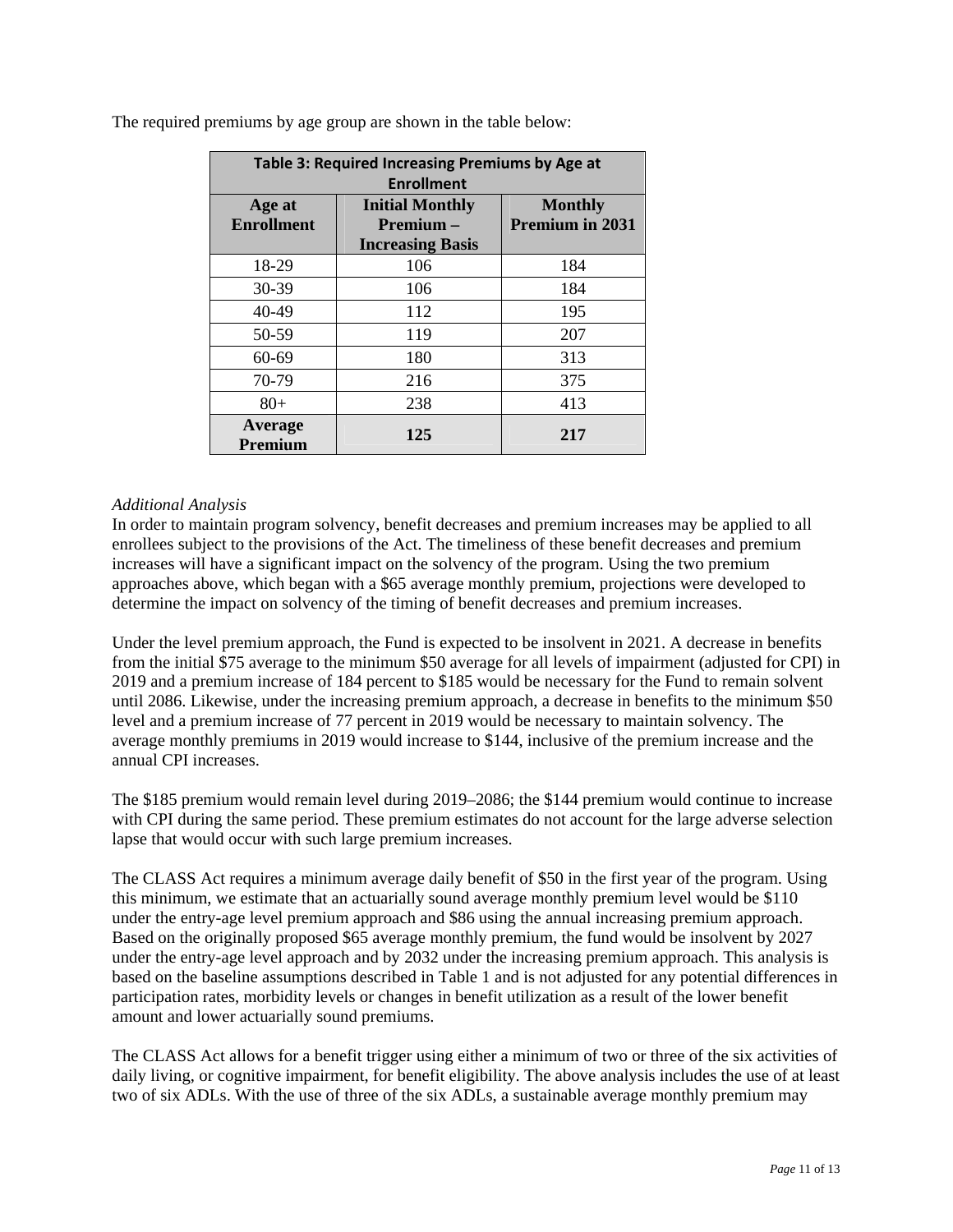decrease by up to 6 percent, assuming that there would be no impact due to claim adjudication differences which may occur.

# **Conclusion**

Our actuarial analysis demonstrates that the proposed structure and the premium requirements within the CLASS Act plan are not sustainable. Due to its design and the high level of required premiums, the program is unlikely to cover more than a very small proportion of the intended population or achieve its goal of broad participation. There are significant concerns that the program's design may limit the ability of the program to be both sustainable and affordable for participants:

- The voluntary nature of the program coupled with the absence of any underwriting at enrollment would very likely result in significant adverse selection, especially among spouses of active employees. Program participants would not represent a uniform spread of health risks and premiums would need to be increased to reflect this.
- The ability to enroll or drop enrollment in the program after initial eligibility with no underwriting and with relatively limited restrictions would compound the potential for adverse selection.
- The use of a five-year waiting period may produce significant adverse selection that could be substantially mitigated by using a 10–15-year waiting period for non-working spouses.
- The use of a guaranteed issue approach for spouses of participants who are actively at work would enable those with existing chronic conditions to enroll and subsequently apply for benefits as early as possible. This level of adverse selection would significantly affect the actuarially necessary premiums, especially given the anticipated lower participation rates.
- The expenses included in the CLASS Act do not allow for the type of meaningful educational and marketing efforts that are required to drive reasonable participation.
- The use of a presumptive eligibility approach without a benefit assessment provision is likely to increase claim incidence when services are not truly needed.
- Under our assumptions, the originally proposed average level premium of \$65 is just over 40 percent of the actuarially appropriate premium for a \$75 initial average daily benefit, and just under 60 percent of the corresponding premium for the \$50 benefit. If either premium is set at the actuarially appropriate level, it would be difficult to enroll enough healthier and unsubsidized lives to keep the program sustainable.
- If future rate increases are necessary, the amount of such increases will be magnified by the combined effects of loss of interest, lapse, and mortality, thus creating an increased burden on those who continue. This is even more severe for any rate increases after 20 years, when most of the initial enrollees are retired and thus excluded from such increases.

A sustainable voluntary federal LTC program should have provisions that address many of the concerns expressed in this analysis. Such a program could include the following:

- An actively-at-work definition with a requirement of a minimum of 20–30-hours of scheduled work or a comparable requirement.
- The use of an underwriting approach for the coverage of spouses who are not actively at work.
- Restrictions on the ability to opt-out and subsequently opt-in with the use of either a second waiting period for benefits or an application for reinstatement with health questions.
- The use of a benefit elimination period, a benefit period duration that is less than lifetime, and/or benefits that are paid based on a reimbursement provision rather than on a cash basis.
- An initial premium structure that provides for scheduled premium increases for active enrollees at either a CPI or alternative lower rate.
- A consistent definition of eligibility for all benefits and benefit levels with use of the HIPAA defined ADL triggers and cognitive impairment definitions.